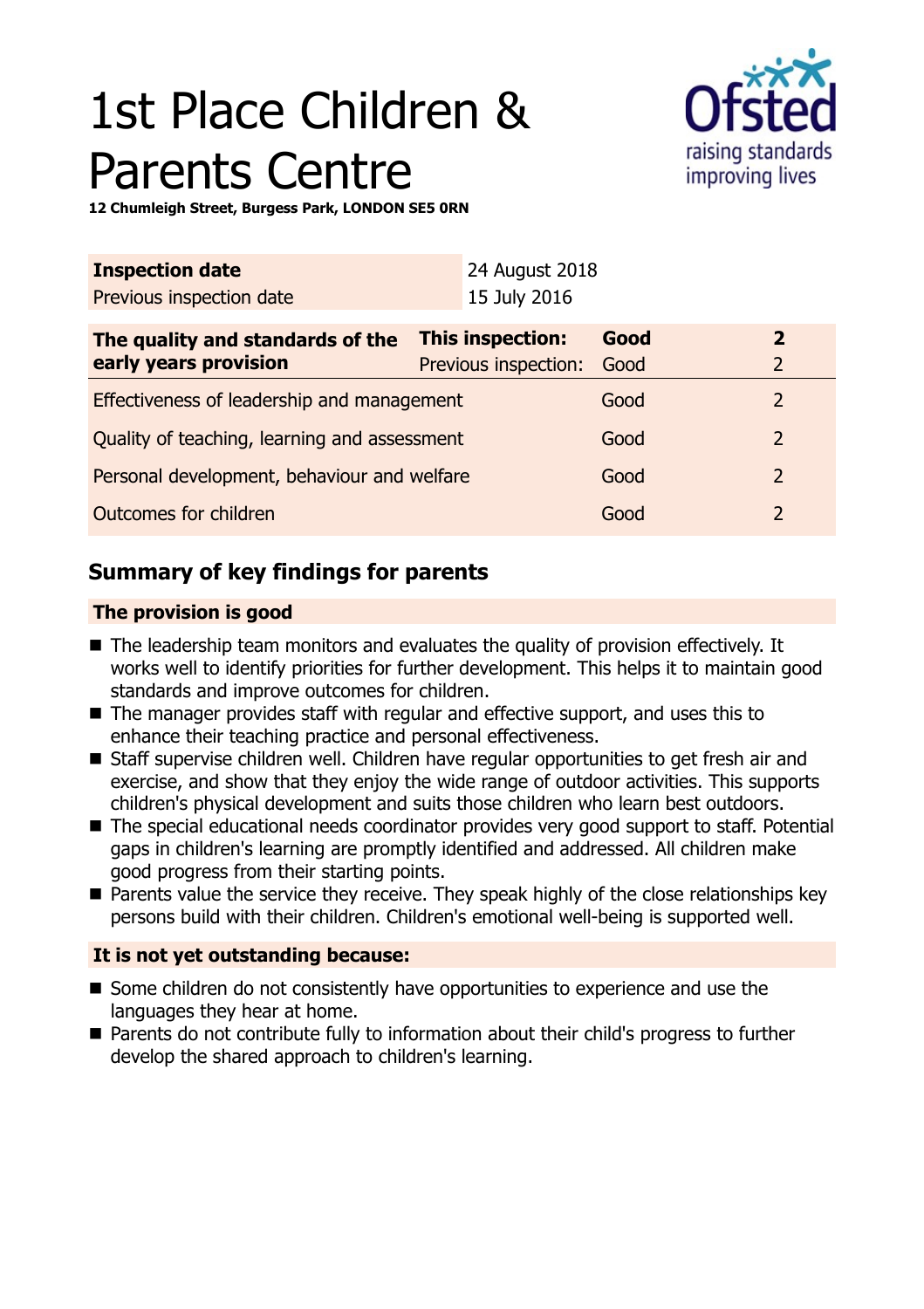# **What the setting needs to do to improve further**

## **To further improve the quality of the early years provision the provider should:**

- $\blacksquare$  extend the opportunities available for children to recognise and use languages they experience at home
- give parents more opportunities to contribute information about their child's progress to further enhance the existing shared approach to children's learning.

## **Inspection activities**

- The inspector reviewed documents, including children's learning records, staff records, information shared with parents, and documentation relating to children's safety and health.
- $\blacksquare$  The inspector jointly observed and discussed a children's activity with the manager.
- $\blacksquare$  The inspector observed the quality of interactions between staff and children, and assessed the impact of these on children's learning.
- $\blacksquare$  The inspector held discussions with staff at appropriate times.
- $\blacksquare$  The inspector sought the views of parents during the inspection visit.

**Inspector** Kareen Jacobs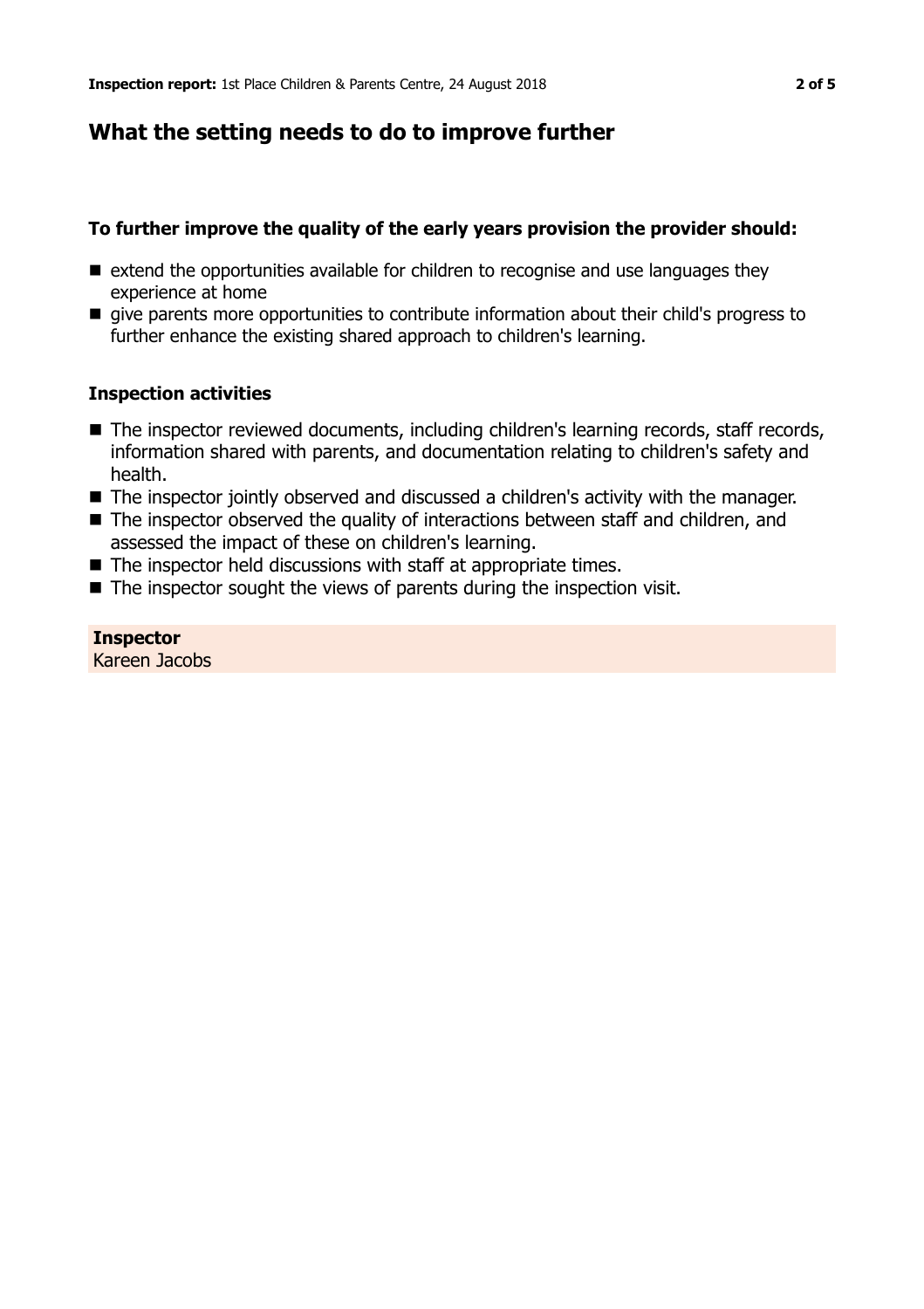# **Inspection findings**

### **Effectiveness of leadership and management is good**

The manager works well in partnership with senior colleagues to monitor the effectiveness of the nursery. Leaders regularly seek the views of parents and take account of the feedback they give. For example, the use of technology is being used to improve communication with parents further. The manager supports staff well. For example, she gives regular feedback on the effectiveness of their interactions and activities. Safeguarding is effective. The manager implements the safeguarding policy well and responds effectively to safeguarding matters as they arise. She works well with relevant agencies to help assure children's safety. Staff are confident to identify and report any issues relating to children's welfare. The manager implements robust systems to protect children's safety well. For example, she regularly monitors and reviews accident records to minimise possible risks. The special educational needs coordinator is particularly skilled at monitoring the learning of children who do not progress as well as expected. She helps staff to act promptly to identify and address potential gaps in learning, in partnership with other professionals.

#### **Quality of teaching, learning and assessment is good**

Staff work together well and successfully implement ideas that prioritise children's learning and interests. For example, they quickly adjust activity plans to take account of 'in the moment' observations of children's learning. All staff are aware of the progress that their key children make and use consistent strategies to help them in their learning. Staff provide children with a range of opportunities to make marks or write as they play. For example, children draw and write about the tomatoes that they plant and record how tall their friends are. Children show their enjoyment of books as they wriggle and giggle during storytelling about monsters.

#### **Personal development, behaviour and welfare are good**

Staff in the baby room are skilled at settling young children in quickly and meet their care needs particularly well. Children behave well and develop good self-care skills, such as when they help to prepare for lunch and scrape their plates at mealtimes. Staff play alongside children and speak to them about what they do to extend their ideas. Children's creativity is very well supported. For example, staff show children how to use planks to make a ramp, as children play cooperatively to build structures using crates. Children show that they take turns, respect the ideas of others and help their friends, such as when mixing mud and carrying heavy pots together at the mud kitchen.

#### **Outcomes for children are good**

Children develop good social skills from a very young age, such as when babies point to their friends and say their name. Pre-school children develop increasing mathematical awareness as they measure their friends and compare their findings. Children, including those who need extra help with their learning, are well prepared for their next stage in learning and move to school.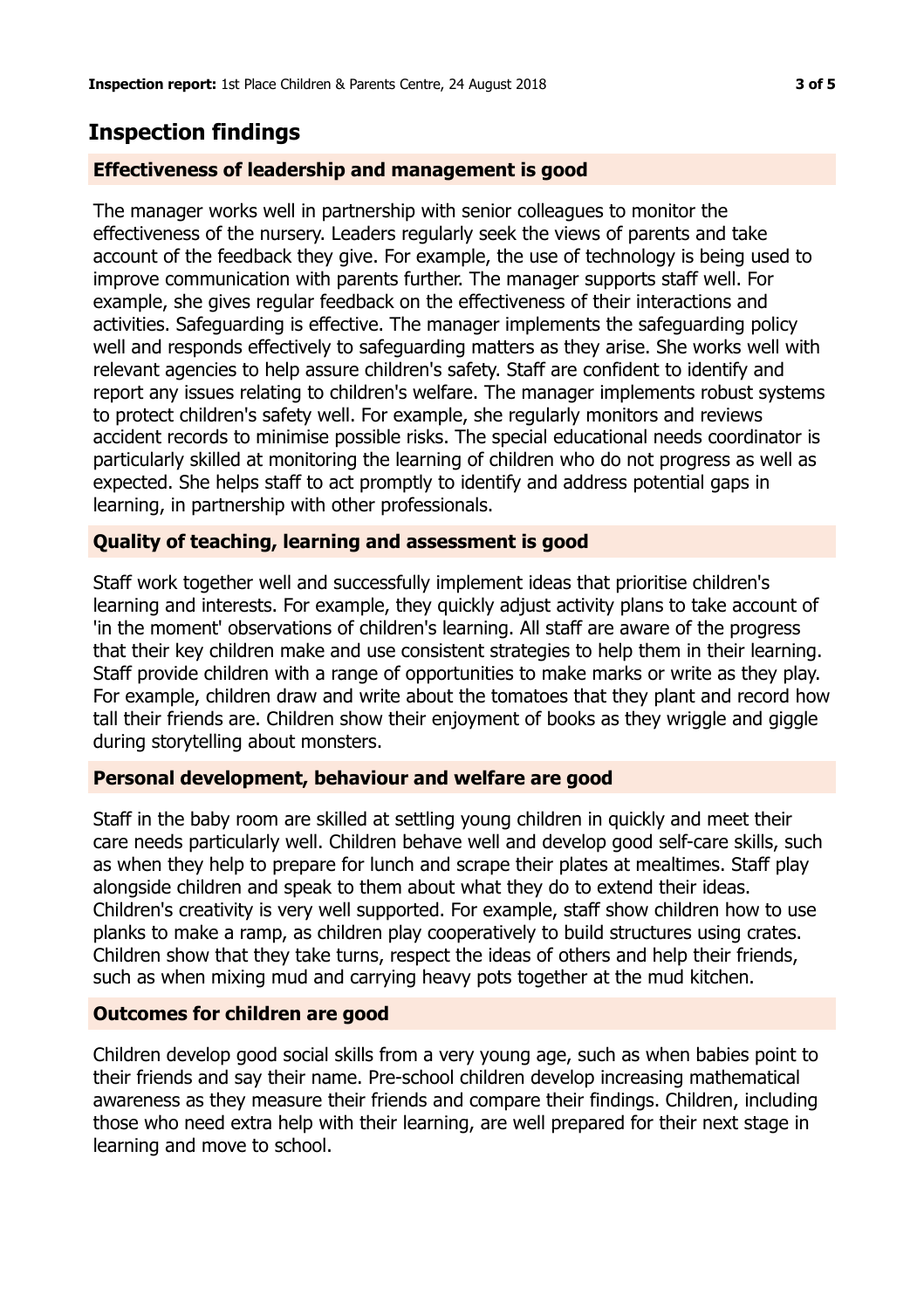## **Setting details**

| Unique reference number                             | EY311475                                                                             |
|-----------------------------------------------------|--------------------------------------------------------------------------------------|
| <b>Local authority</b>                              | Southwark                                                                            |
| <b>Inspection number</b>                            | 10065938                                                                             |
| <b>Type of provision</b>                            | Full day care                                                                        |
| <b>Registers</b>                                    | Early Years Register, Compulsory Childcare<br>Register, Voluntary Childcare Register |
| Day care type                                       | Childcare on non-domestic premises                                                   |
| Age range of children                               | $0 - 4$                                                                              |
| <b>Total number of places</b>                       | 66                                                                                   |
| Number of children on roll                          | 59                                                                                   |
| Name of registered person                           | 1st Place Children and Parents' Centre Ltd                                           |
| <b>Registered person unique</b><br>reference number | RP906841                                                                             |
| Date of previous inspection                         | 15 July 2016                                                                         |
| Telephone number                                    | 0207 7408070                                                                         |

1st Place Children and Parents Centre registered in 2005. It operates within the London Borough of Southwark. The nursery is inspired by the Reggio Emilia approach to education. The nursery is open from 8am to 6pm on weekdays for most of year. The provider receives funding to offer free early education for children aged two, three and four years. Of the 20 staff who work directly with the children, four hold qualifications at level 5 or 6, including the manager, and 13 staff hold early years qualifications at level 2 or 3.

This inspection was carried out by Ofsted under sections 49 and 50 of the Childcare Act 2006 on the quality and standards of provision that is registered on the Early Years Register. The registered person must ensure that this provision complies with the statutory framework for children's learning, development and care, known as the early years foundation stage.

Any complaints about the inspection or the report should be made following the procedures set out in the guidance Complaints procedure: raising concerns and making complaints about Ofsted, which is available from Ofsted's website: www.ofsted.gov.uk. If you would like Ofsted to send you a copy of the guidance, please telephone 0300 123 4234, or email [enquiries@ofsted.gov.uk.](mailto:enquiries@ofsted.gov.uk)